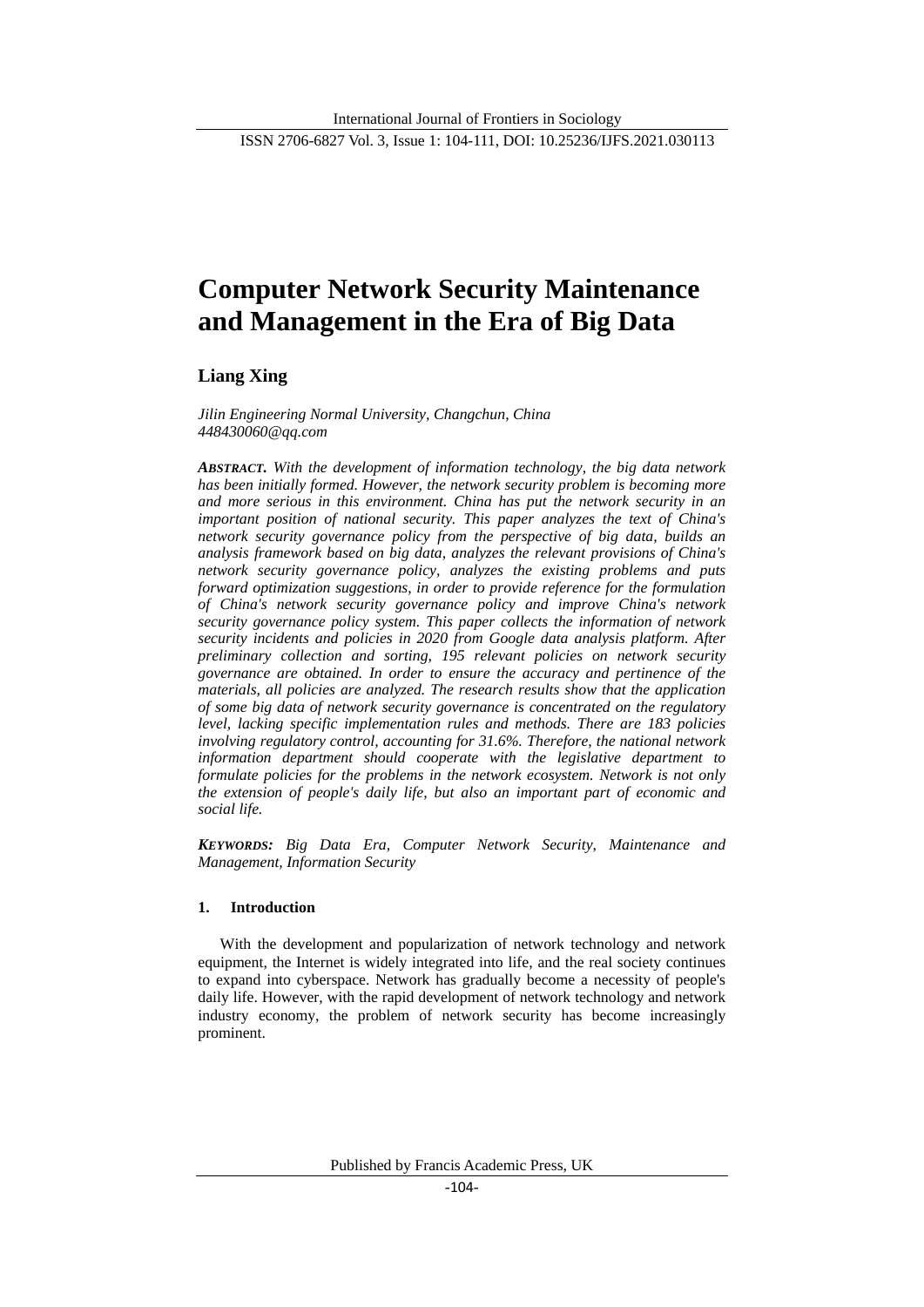International Journal of Frontiers in Sociology

ISSN 2706-6827 Vol. 3, Issue 1: 104-111, DOI: 10.25236/IJFS.2021.030113

As the Internet has gradually entered a period of thick accumulation from a period of steady progress, the attention of all parties to "network governance" is increasing. In addition, with the continuous progress of China's governance capacity, the number of papers published on the theme of "network governance" is increasing year by year. From the existing research results, researchers are concerned about the following issues: Governance of network ecology in combination with regional characteristics, Including the localization of governance according to the uniqueness of China's border areas and the comparison of other countries and China's network security law [1]. Further research on network security from the perspective of national security, including summarizing the subject, object, mechanism and method of network governance by understanding the research progress at home and abroad [2]. The rumor about the bad influence of bondrum on national network security [3]. Sara Qamar's text analysis of policies and regulations of network governance includes the construction of a three-dimensional theoretical analysis framework of Internet policy tools, the analysis of the text content, the sorting out of Internet news policies in chronological order and the analysis of their characteristics [4]. Xu Shubin deepens the network structure of the original automatic encoder and generates the DAE network [5].

This paper analyzes the text of China's network security governance policy from the perspective of big data, builds an analysis framework based on big data, analyzes the relevant provisions of China's network security governance policy, analyzes the existing problems and puts forward optimization suggestions, in order to provide reference for the formulation of China's network security governance policy and improve China's network security governance policy system.

### **2. Computer Network Security Maintenance and Management Methods**

# *2.1 Problems of Network Security in the Era of Big Data*

# (1) Big data operability needs to be strengthened

By studying the policy texts related to the network ecological governance and combining with the content of the policy text analysis unit, it is found that the network ecological governance mainly depends on the self-discipline of the network subject and the self-regulation of the network environment. For example, the policy stipulates that the online game industry association and other social organizations formulate the industry self-discipline norms in accordance with the laws, administrative regulations and articles of association [6]. At present, there are many network ecological governance policies, which have laid a good institutional environment for the development of related network industries, industries and enterprises from the macro level, and are conducive to the formation of a dynamic network ecosystem environment [7]. However, the policy text lacks specific implementation rules, such as governance procedures, governance channels, governance guarantee and other issues have not been clearly defined, and the

Published by Francis Academic Press, UK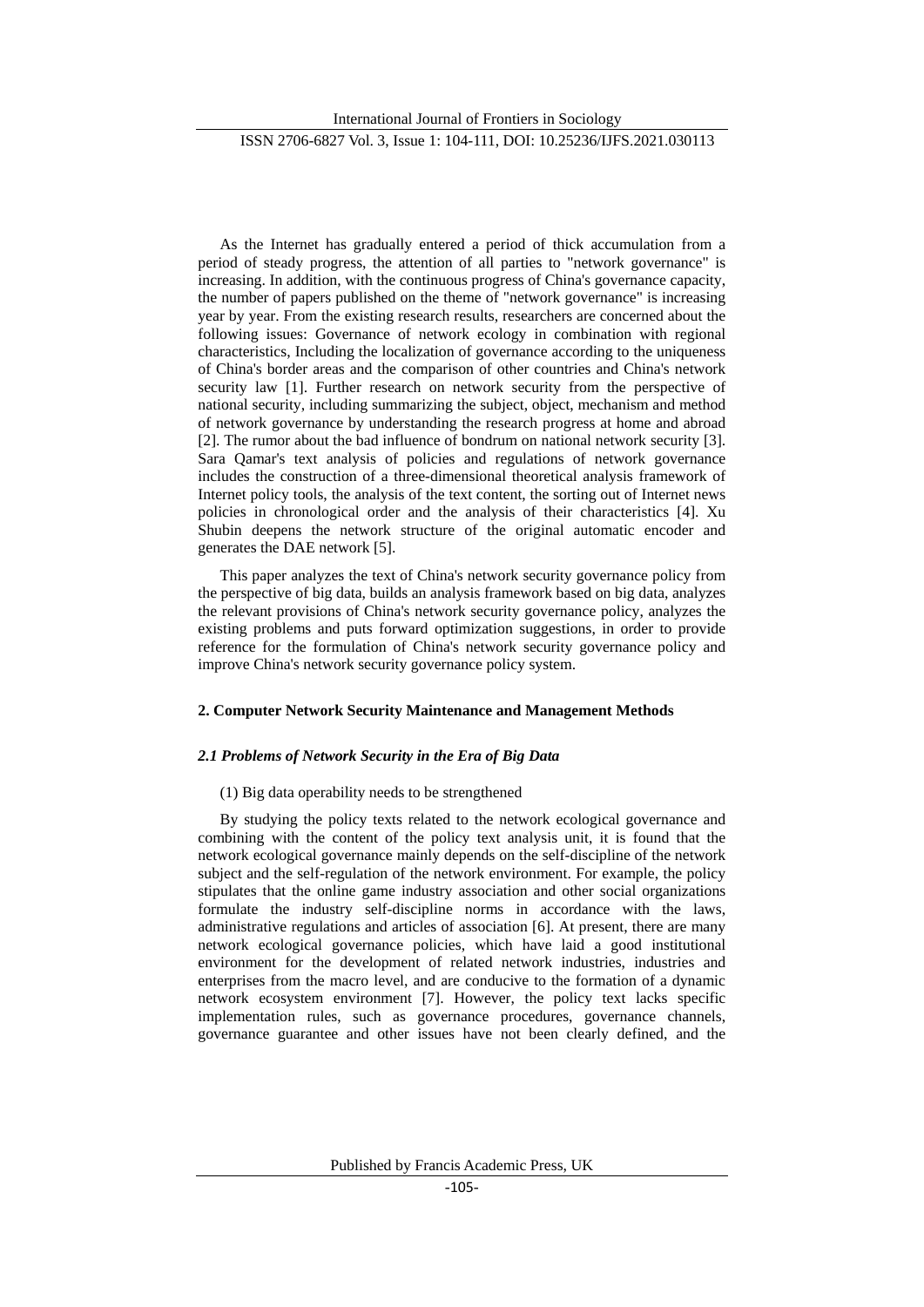supporting implementation rules and implementation plans have not been issued, which leads to weak operability and reduces the operability of big data [8-9].

(2) Big data structure imbalance

There is imbalance in the big data structure of network ecological governance, which is mainly reflected in the overall imbalance and internal imbalance. First of all, the imbalance of the overall structure of big data is mainly reflected in the overflow of environmental big data [10]. Environmental big data plays a leading role in the overall policy. The main reason is that the established policy objectives are not achieved in the early implementation process. Therefore, in the later stage of Policy Governance, it is necessary to constantly formulate policies to emphasize, which leads to the phenomenon of policy overflow. In big data, the use of regulation, administrative penalty and security management is more prominent. The advantage of these tools is that they can avoid or control various uncertainties in the process of network ecological governance according to policy objectives [11]. However, in the actual process of network ecological governance, the diversification of the main body and the variability of the environment make it difficult for the governance policy to determine the accurate governance objectives, and it is difficult for the government departments to build a smooth policy operation mechanism. Therefore, if a large number of mandatory measures such as regulation and punishment are used, it is easy to cause confusion of policy implementation agencies and target objects, and even lead to policy failure.

#### *2.2 Network Security Management and Maintenance Model*

After receiving the input data, the model first conducts feature learning through the DAE network and records the learning results. According to the learning results and DNN classifier, the input data is classified, and then the classification results are applied to the subsequent quantitative assessment process of network security situation. Dae-dnn model can be used not only for binary classification, but also for multi classification

$$
d_{jh} = \int_0^\infty dF_j(y) \int_0^y (y - x) dF_h(x) \tag{1}
$$

The closer the value is to 1, the easier it is to be judged as abnormal flow. The calculation formula of sigmoid function (fsgm) is as follows:

$$
f(x) = \frac{1}{Nh} \sum_{i=1}^{N} k(\frac{X_i - x}{h})
$$
 (2)

The sum of the output values of each category is equal to 1. The model selects the category with the largest output value as the predicted category. The calculation formula of softmax function (fsfm) is as follows:

$$
h_t = \tanh(w_c x_t + u_c(r_t \Theta h_{t-1}) + b_c)
$$
\n(3)

In the daednn model, the DAE model is used for feature learning. In order to make the DNN classifier fully learn the feature extraction results of the DAE,

Published by Francis Academic Press, UK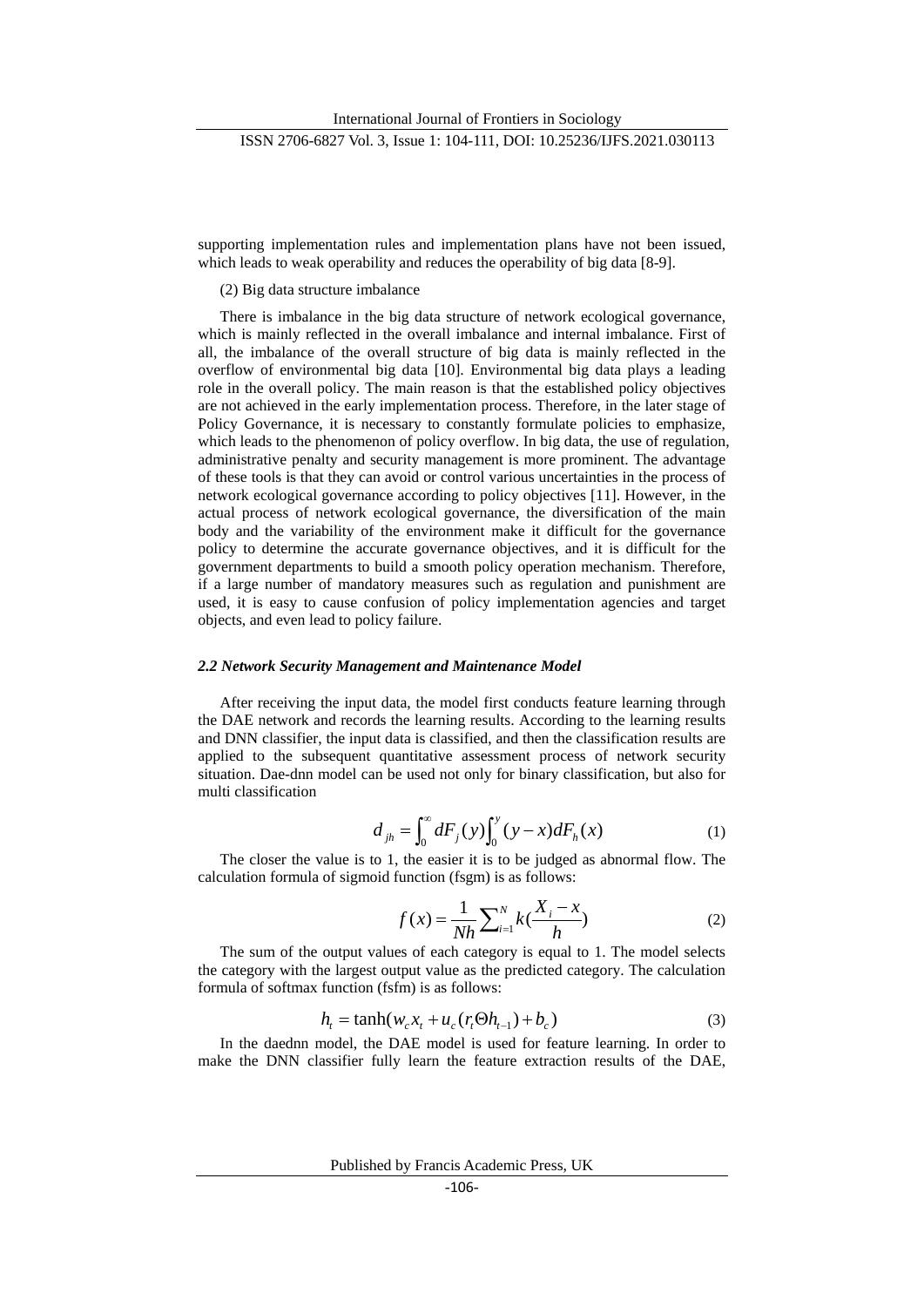improve the performance of the model and reduce the risk of over fitting, the daednn model is trained by stages. The training data are input into the DAE. After the model training, the DAE model and DNN model are combined to train the two networks. In order to obtain the training results of the DAE model, the weight value of the DAE network in the daednn model is set to the reserved weight value, and the parameters of the DAE layer are set to untrainable, which is trained together with the DNN network

$$
\sigma t = \frac{\sqrt{\frac{1}{n} \sum_{i=1}^{n} (FI_{it} - FI_{it})^2}}{FI_{it}}
$$
(4)

$$
x_{\rm H} = \frac{p_2 - p_1 + 1}{2} \tag{5}
$$

After processing the three classification features, the data set changes from 41 feature dimensions to 116 feature dimensions. There are significant differences between the minimum and maximum values of some features. In order to reduce the negative effects of different numerical levels on the model, the logarithmic scaling method is used to scale the eigenvalues and normalize them to the same interval.

# **3. Experimental Design**

#### *3.1 Contents of Network Security Management and Maintenance*

This paper collects the information of network security incidents and policies in 2020 from Google data analysis platform. After preliminary collection and sorting, 195 relevant policies on network security governance are obtained. In order to ensure the accuracy and pertinence of the materials, all policies are analyzed.

#### *3.2 Steps of Network Security Management and Maintenance*

This paper analyzes the text of China's network security governance policy from the perspective of big data, builds an analysis framework based on big data, analyzes the relevant provisions of China's network security governance policy, analyzes the existing problems and puts forward optimization suggestions, in order to provide reference for the formulation of China's network security governance policy and improve China's network security governance policy system. Big data is an important means and strategy for the government to conduct vertical management and supervise the horizontal coordination of various departments, which affects the implementation effect of policies and regulations. Quantitative analysis of policy texts using big data is the mainstream policy analysis method, which has been widely used in multi-disciplinary fields. Network security governance is different from the mandatory network regulation governance. It is based on the rule of law and according to the law of network communication to regulate and improve

Published by Francis Academic Press, UK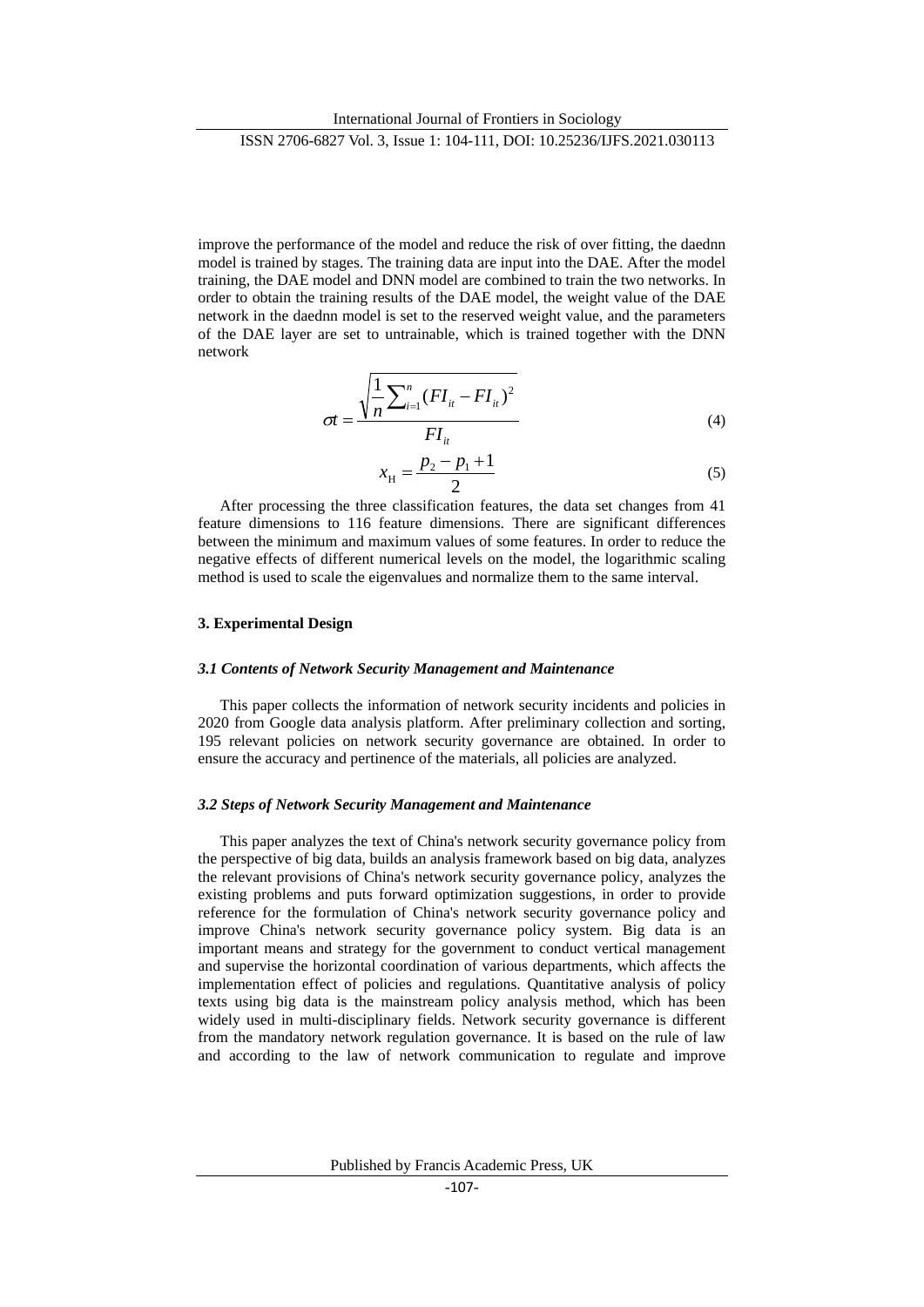# ISSN 2706-6827 Vol. 3, Issue 1: 104-111, DOI: 10.25236/IJFS.2021.030113

network security, so as to stimulate the internal self-purification ability of the network and self-governance between the network and the participants.

# **4. Network Security Management and Maintenance Analysis**



*Figure 1.Part of the application of big data in network ecological governance*

As shown in Figure 1, the application of some big data of network ecological governance is concentrated on the regulatory level, lacking specific implementation rules and methods. There are 183 policies involving regulatory control, accounting for 31.6%. Therefore, the national network information department should cooperate with the legislative department to formulate policies for the problems in the network ecosystem. Network is not only the extension of people's daily life, but also an important part of economic and social life. Therefore, we should improve the policies and regulations related to network ecological governance, enhance its operability, so as to form a more humanized and standardized network ecological environment.

*Table 1. Data privatization mechanism, cyberspace security*

| Item |         |                 |          | Network Surroundin Cyber   Information   Network   Cyberspa |      |
|------|---------|-----------------|----------|-------------------------------------------------------------|------|
|      | Ecology | $\overline{2S}$ | Security | Security   Maintenance                                      | - ce |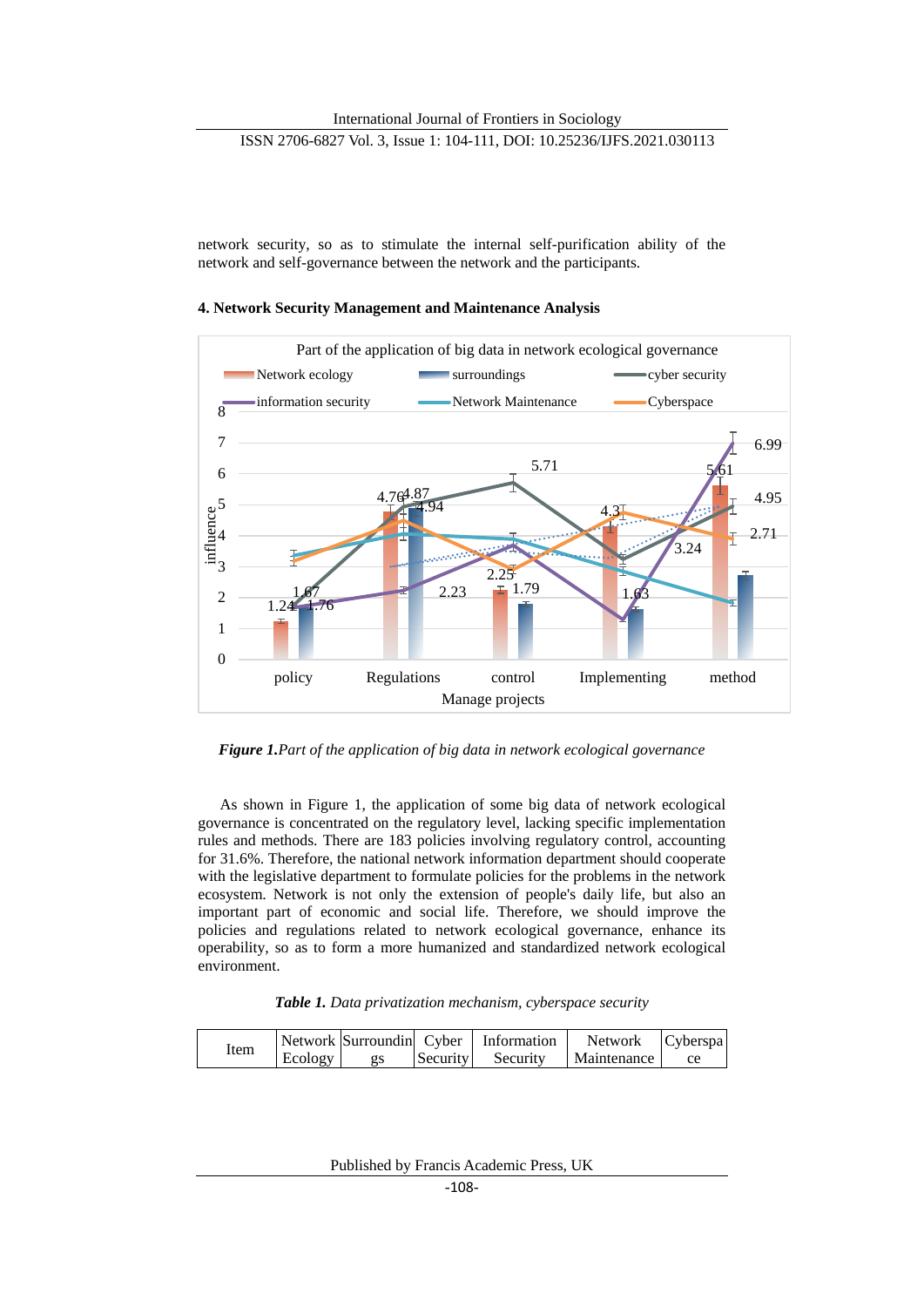International Journal of Frontiers in Sociology ISSN 2706-6827 Vol. 3, Issue 1: 104-111, DOI: 10.25236/IJFS.2021.030113

| policy           | 1.24 | 1.67 | 1.76 | 1.68 | 3.36 | 3.18 |
|------------------|------|------|------|------|------|------|
| Regulations      | 4.76 | 4.87 | 4.94 | 2.23 | 4.06 | 4.49 |
| control          | 2.25 | 1.79 | 5.71 | 3.69 | 3.89 | 2.91 |
| Implementi<br>ng | 4.3  | 1.63 | 3.24 | 1.29 | 2.85 | 4.75 |
| method           | 5.61 | 2.71 | 4.95 | 6.99 | 1.83 | 3.9  |

As shown in Table 1, the Cyberspace Security of data privatization mechanism is omni-directional, and full range perception of cyberspace security situation is one of the important tasks of intelligence departments. However, the developed information technology in the expansion of the network frontier at the same time, did not bring a high degree of integration of cyberspace. On the contrary, while cyberspace is being integrated on the macro level, it is being split on the micro level. The divided cyberspace is not suitable for the full range diffusion of network security threats. Based on the deficiencies of big data in 58 network ecological governance policies, this paper puts forward the following policy suggestions combined with the current situation of policies, in order to provide some paths for the development of national network ecological governance system.



*Figure 2. Information technology development trends interfere network security*

As shown in Figure 2, the development of information technology will interfere with network security to a certain extent. Artificial intelligence has been in the data

Published by Francis Academic Press, UK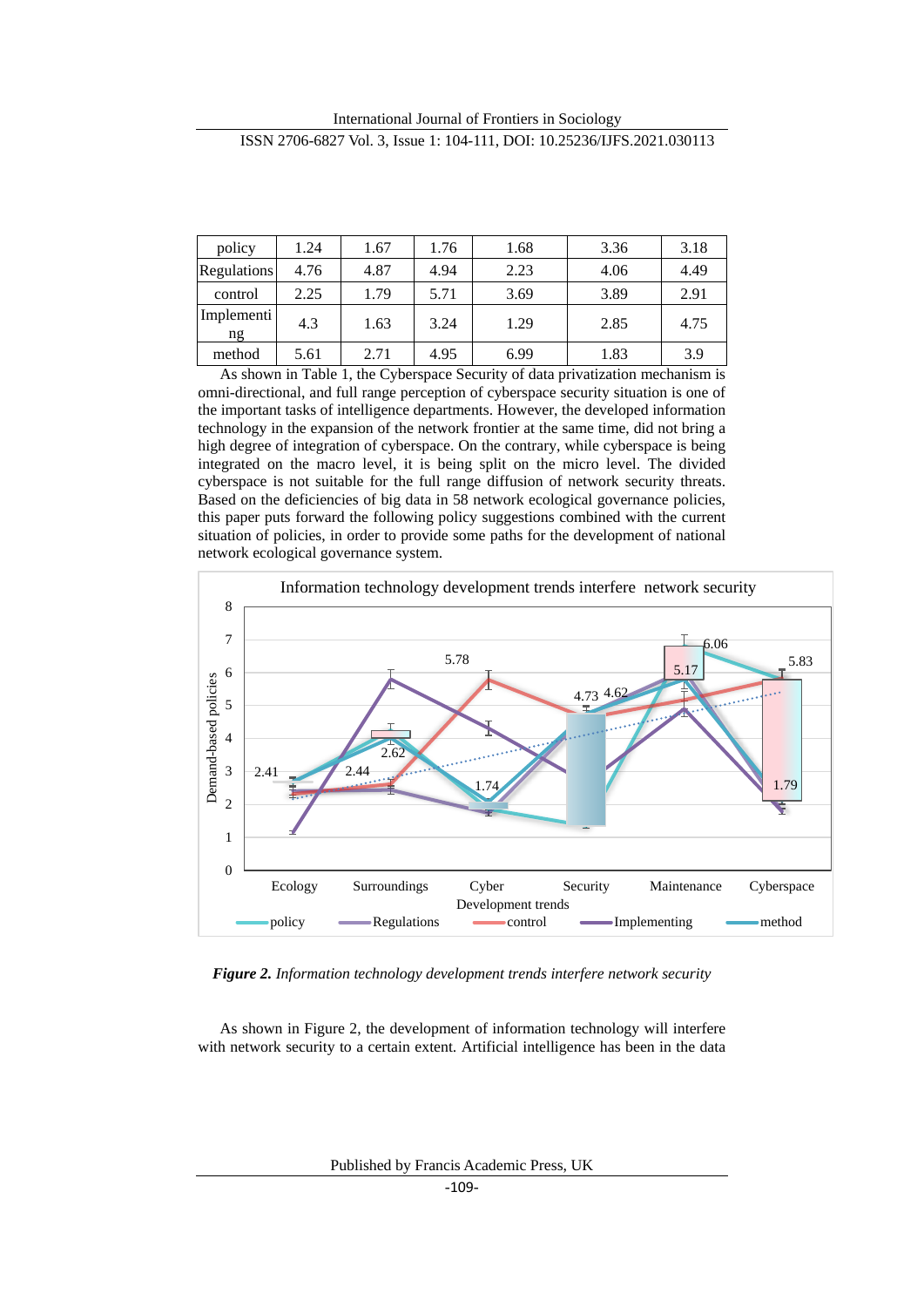# ISSN 2706-6827 Vol. 3, Issue 1: 104-111, DOI: 10.25236/IJFS.2021.030113

acquisition, analysis, formation of judgment, and combat planning and other aspects of human brain can not match the advantages. The United States and other network developed countries have formulated and issued artificial intelligence strategies, and take artificial intelligence as an important means to maintain national security.

| Item                        | policy | Regulations | control | Implementing | method |
|-----------------------------|--------|-------------|---------|--------------|--------|
| Network Ecology             | 2.67   | 2.41        | 2.32    | 1.15         | 2.7    |
| Surroundings                | 4.25   | 2.44        | 2.62    | 5.8          | 4.02   |
| <b>Cyber Security</b>       | 1.86   | 1.74        | 5.78    | 4.31         | 2.08   |
| <b>Information Security</b> | 1.35   | 4.73        | 4.62    | 2.65         | 4.76   |
| <b>Network Maintenance</b>  | 6.81   | 6.06        | 5.17    | 4.9          | 5.79   |
| Cyberspace                  | 5.79   | 1.79        | 5.83    | 1.79         | 2.11   |

*Table 2. The data model on which artificial intelligence relies is stable*

As shown in Table 2, the data model, information technology means and data resources on which artificial intelligence relies have certain stability, and it is difficult to realize forward-looking and systematic decision-making with current technology. Huge data, complex data structure and dynamic data types make it necessary for relevant departments to carry out network security intelligence support with the help of artificial intelligence. Therefore, processing data in a stylized and closed way will undoubtedly interfere with human brain's ability to judge the current environment and obtain important information.

# **5. Conclusions**

The overflow of environmental big data in the big data of China's network ecological governance indicates that the current network ecological governance belongs to the big data under the administrative paradigm, lacks certain rationality and practicability, and is unable to solve the network security problems with uncertainty, which is not suitable for today's era environment of rapid development and change of network. Therefore, we should strengthen the use of supply-oriented big data and demand-oriented big data, optimize the structure of big data, and build a balanced network ecological governance big data system. Supply oriented big data mainly plays its role through technical support, information support, infrastructure, human resources and other means. We should make reasonable policy planning according to the actual situation of network ecological governance, so as to ensure the efficiency of policies and avoid the duplication of policies. Strengthening the use of demand-oriented big data can increase the stability of the network industry, and give better play to the governance role of big data under the macro guidance of the government, so as to establish a sound governance mechanism and improve the government's comprehensive allocation ability of network market resources. Increase the combination of big data in the network ecosystem elements. The network ecosystem is complex and diverse, and each problem involves multiple

Published by Francis Academic Press, UK